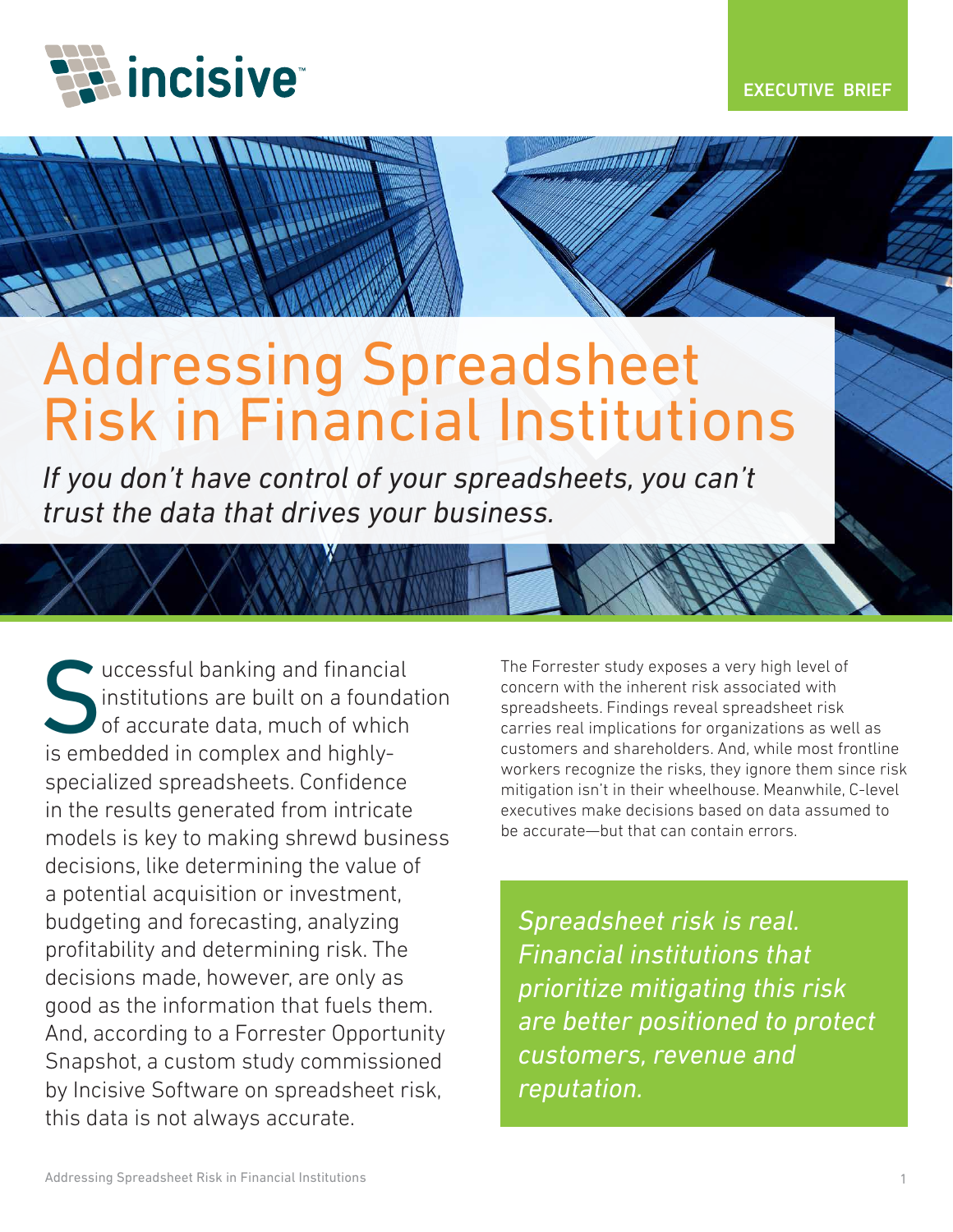### Inside the numbers: spreadsheet use is prolific, but the risk is not being addressed

- Eighty-eight percent of respondents use more than 100 complex and customized spreadsheets to support their critical business processes. Fifty-nine percent use more than 1,000 spreadsheets.
- Over a third of survey participants reported that spreadsheet risk is not a priority at their organizations.
- Nearly a third of respondents noted that while they recognize the risk in spreadsheets, management does not.
- Fewer than 20 percent of survey respondents feel empowered or ready to tackle spreadsheet risk despite a high level of concern.



### Understanding spreadsheet risk: why you should care

Spreadsheets are a critical business tool used for analyzing and providing evidentiary support for key business decisions. Spreadsheets are powering key aspects of the customer experience journey, from procurement to product planning. The study revealed nearly 40% of organizations solely rely on spreadsheets for procurement spend analysis; nearly a third rely on spreadsheets for product planning. This further underlines the pervasive impact of spreadsheets within an organization; organizations regularly make both topand bottom-line decisions under the assumption that data found within spreadsheets is not only accurate, but also complete.

For complex calculations where data is continuously changing, Excel is the go-to tool to get the job done. There is no waiting for IT to make changes to systems, no workarounds necessary and no compromises.

Despite being flexible and convenient, spreadsheetenabled processes are manually-driven and, therefore, prone to errors and inconsistencies both accidental and intentional. For example, hidden within every spreadsheet is inherent risk—that formulas are not repopulating correctly, that coworkers use different versions of a saved spreadsheet, and that information is hidden behind formatting.

As the Forrester study confirms, the challenges of working within spreadsheets are well known. While professionals recognize the inherent risk in spreadsheet data, many either do not know where to begin with addressing this risk or see themselves as not in charge of solving that problem. As a result, they turn a blind eye, despite a high level of concern. Meanwhile, boards and C-level executives utilize this data for critical financial, revenue and risk-related business decisions under the assumption that it is accurate. In doing so they put customers, revenue, shareholders, and their brand at risk.

## Providing transparency in today's complex regulatory environment

Regulations such as the Sarbanes-Oxley Act (SOX), Basel III, Dodd-Frank Stress Tests (DFAST), Comprehensive Capital Analysis and Review (CCAR) etc., have forced banks to address spreadsheet risk. Yet too often the controls put in place by risk management teams are limited to design review and a loose set of input/output, access and retention controls. They also lack the ability to perform independent reviews that challenge spreadsheet data beyond manual validation processes. While Excel has a feature to assist with validation, it's difficult to use and its capabilities are limited. This means users must manually go through each cell to see why formulas are not calculating correctly or working as expected, which is unrealistic when you consider a single Excel worksheet can have one million rows and more than 16,000 columns.

With heightened scrutiny on the banking industry, this "just enough" approach to spreadsheet risk will no longer cut it. Banning the use of Excel is not the answer. After all, there is a reason this powerful tool has stood the test of time. However, spreadsheets alone are not perfect. By themselves, they provide little-to-no protection against data corruption, no way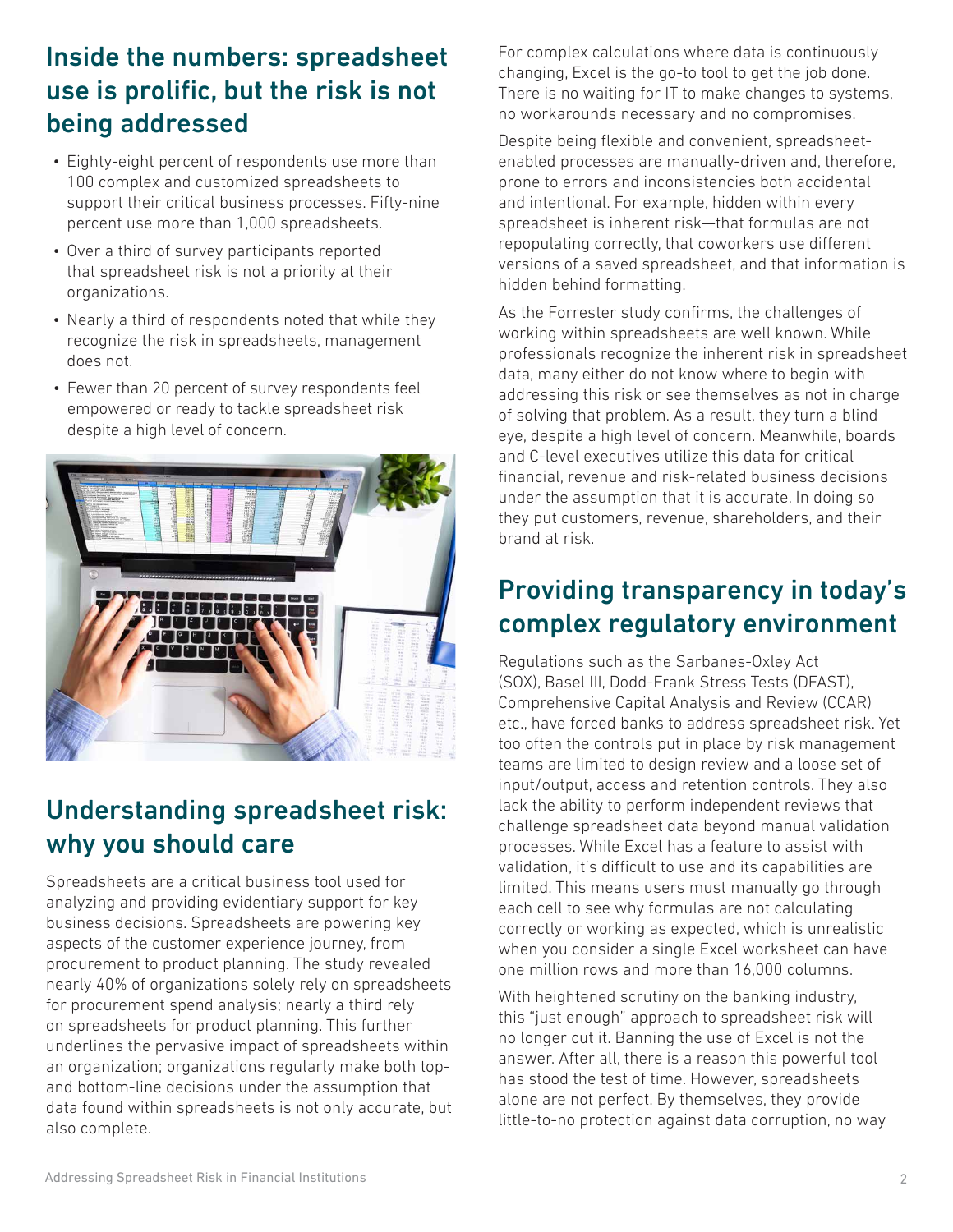

to validate numbers or error checking, nor do they offer the transparency financial institutions require in today's complex regulatory environment.

Fortunately, with advances in technology, organizations overcome many of these spreadsheet issues. Automated risk and analysis solutions like those offered by Incisive take a modern approach to spreadsheet management. These spreadsheet management solutions are efficient and provide spreadsheet users at every level the muchneeded insight into potential risk and inconsistencies that may be hiding in spreadsheets.

#### Taking a modern, automated approach to mitigating spreadsheet risk

Putting a plan in place, along with technology to support this plan, is essential to mitigating spreadsheet risk. This requires the identification of spreadsheets that are most critical to the institution (i.e., those used for external reporting and high-level business decisions). Spreadsheet management technology greatly accelerates this process by finding all feeder spreadsheets, regardless of where they reside on a network, and risk-ranks them. These high-risk spreadsheets should be given a heavier focus and reviewed more frequently than lower risk profiles.

Spreadsheet management solutions provide the necessary visibility into who is working on files, how many people are working on them, when something changes, what changed, and who made those changes. Monitoring and tracking this (workflow) information over a period of time provides valuable insight into whether policies are being met. At the same time, it's significantly easier to identify potential risk. Documenting this information enables financial institutions to demonstrate that they are following policies and procedures, and that they have the right checks and balances in place.

Automation capabilities that test for accuracy and consistency in both formulas and calculations reduce timeconsuming, error-prone manual processes. Interactive capabilities allow an easy way to drill down into cells to see why formulas are not calculating correctly or working as expected. Spreadsheet management technology also identifies a lack of audit controls, access authority and other critical oversight mechanisms so changes can be made to repair those gaps. The result is consistent risk management oversight across all spreadsheets.

Maintaining the integrity of spreadsheet data is an arduous task. Visibility and transparency into spreadsheets aren't simply nice to have, they are a necessity. Implementing controls to manage risk associated with business-critical spreadsheets will help keep banks and other financial institutions from becoming the subject of embarrassing or devastating headlines.